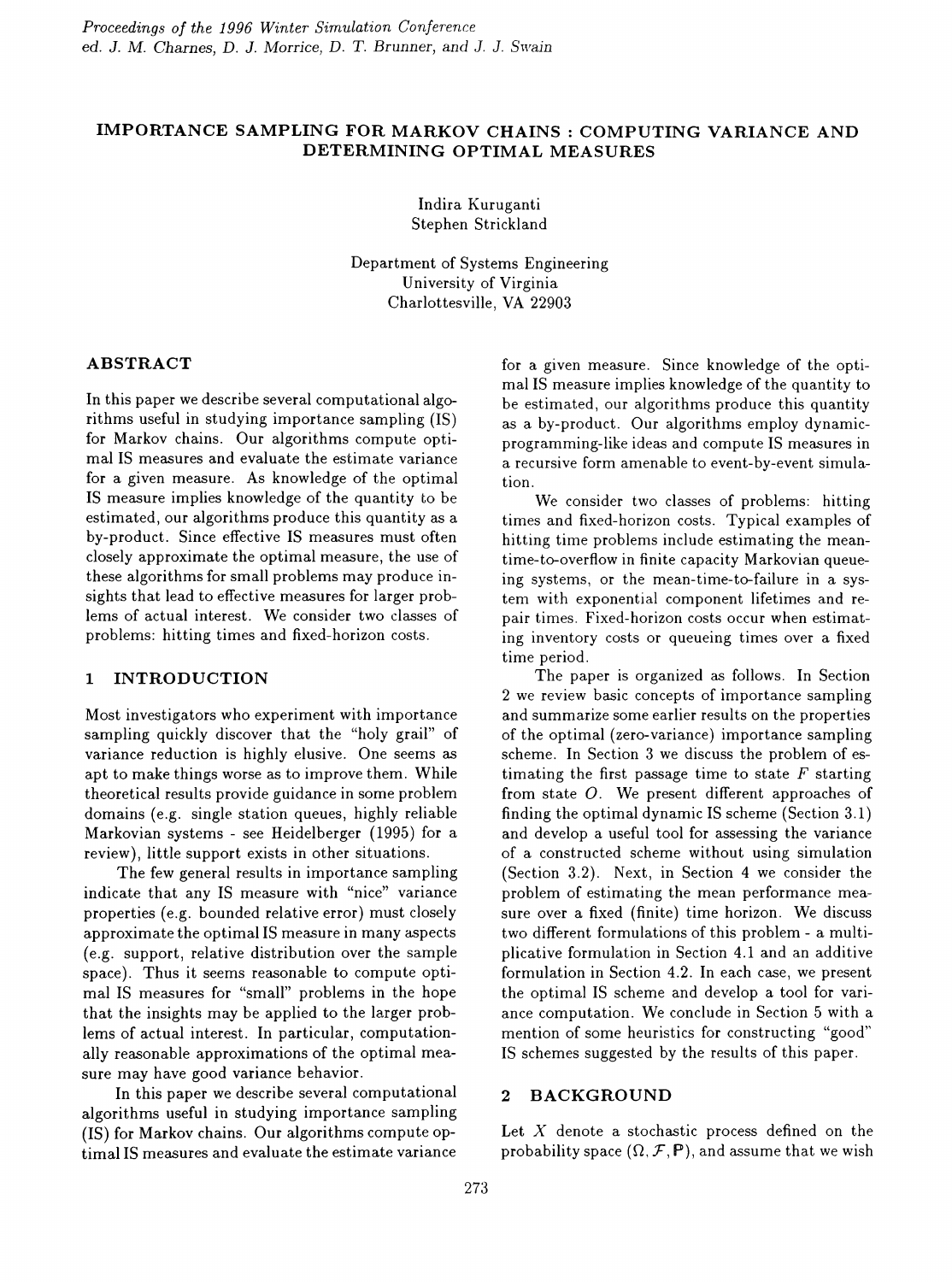to estimate the mean  $\alpha \equiv \mathbb{E}[g(x)]$  via simulation. The naive simulation approach for estimating *a* involves generating *M* independent sample paths  $x_1, \ldots, x_M$  and forming the estimator

$$
\hat{\alpha} = \frac{1}{M} \sum_{i=1}^{M} g(x_i)
$$

Since  $E_{\mathbf{P}}[g(x_i)] = \alpha$  the naive estimator is always unbiased.

To motivate the need for importance sampling, let us consider the problem of estimating a rare event probability  $\alpha$ . The performance measure in this case is  $g(x) = 1_A(x)$  (where  $1_A(\cdot)$  is the indicator function of A). Here, the naive estimator has standard deviation  $\sigma_{\hat{\alpha}} = \sqrt{\alpha(1 - \alpha)/M}$ . So, the relative error  $\sigma_{\alpha}/\alpha$  grows without bound as  $\alpha \rightarrow 0$ . Equivalently, as the event becomes rarer, the number of samples needed to estimate  $\alpha$  to a fixed precision grows without bound. Thus, for many practical situations where simulation is warranted, direct simulation of the system is infeasible.

Importance sampling (IS) is based on the observation that

$$
\mathbb{E}_{\mathbb{P}}[g(x)] = \int g(x)d\mathbb{P}(x)
$$
  
= 
$$
\int g(x)\frac{d\mathbb{P}(x)}{d\widetilde{\mathbb{P}}(x)}d\widetilde{\mathbb{P}}(x)
$$
  
= 
$$
\mathbb{E}_{\widetilde{\mathbb{P}}}[g(x)\mathcal{L}(x)]
$$
 (1)

where  $\widetilde{P}$  is any measure absolutely continuous w.r.t.  $g(\cdot)$ P and  $\mathcal{L}(x) = dP(x)/d\widetilde{P}(x)$  is the Radon-Nikodym derivative of  $P$  w.r.t.  $\tilde{P}$  (often called the likelihood ratio) Glynn and Iglehart (1989). Absolute continuity requires that  $\tilde{P}(x) > 0$  whenever  $g(x)P(x) > 0$ .

From (1) it is clear that we can form a new (unbiased) estimator for  $\alpha$ , namely,

$$
\tilde{\alpha} = \frac{1}{M} \sum_{i=1}^{M} g(x_i) \mathcal{L}(x_i)
$$

where the  $x_i$  are sampled from the measure  $\tilde{P}$ . The variance of this estimator is given by

$$
\sigma_{\tilde{\alpha}}^2 = \frac{\mathbb{E}_{\widetilde{\mathbf{p}}}[(g(x)\mathcal{L}(x))^2] - \alpha^2}{M} = \frac{m_{\widetilde{\mathbf{p}}}^2 - \alpha^2}{M}.
$$
 (2)

Here  $m_{\widetilde{P}}^2$  represents the second moment of the estimator  $g(x_i)\mathcal{L}(x_i)$  corresponding to a single sample. If  $\tilde{P}$  is chosen properly, then  $\tilde{\alpha}$  will have significantly lower variance than  $\hat{\alpha}$  - often orders of magnitude lower. However, a poor choice of  $\overline{P}$  can lead to increased (even infinite) variance - a fact most recently illustrated in a paper by Andradóttir et. al. (1995). Thus, choosing  $\tilde{P}$  properly is the key issue in employing importance sampling.

Since the goal is to minimize the variance of  $\tilde{\alpha}$ , we also make the following

DEFINITION 1 *An* optimal IS measure is *one which* produces a *zero-variance estimate* of  $\alpha$ .

Note that if

$$
d\widetilde{\mathbb{P}}(x) = g(x) \cdot d\mathbb{P}(x) / \mathbb{E}_{\mathbb{P}}[g(x)] =: d\mathbb{P}^*, \qquad (3)
$$

then

$$
g(x)\cdot \mathcal{L}(x)=\mathbb{E}_{\mathbb{P}}[g(x)]
$$

and the variance is zero. Thus, an optimal IS measure always exists. Note that  $\mathbb{P}^*$  assigns probability proportional to a path's contribution to  $\alpha$ , thereby giving rise to the name importance sampling.

### 3 HITTING TIMES

Consider a continuous-time Markov chain defined on a finite state space  $S$ . Given an initial state  $O$ , we wish to estimate the hitting time  $\tau_F$  for a set of states  $F \subset S$ ,  $O \notin F$  under the assumption that probability of reaching  $F$  from  $O$  is very small. Since we are only interested in the *first passage* to *F,* we will model  $F$  as a single absorbing state. Such a model may be used for example to determine the mean time to system failure in a highly reliable system or the the mean time to buffer overflow in a queuing system.

If  $\tau_O$  is the first passage time to O, and  $\alpha =$  $P[\tau_F < \tau_O]$ , then for the regenerative process considered here,  $\tau_F = \mathbb{E}_{\mathbb{P}}[\min(\tau_O, \tau_F)]/\alpha$  (see Bratley, Fox, and Schrage (1987) and Heidelberger (1995) for details). This result can be heuristically explained as follows. Since visits to  $F$  from  $O$  are rare, each sample path which starts in  $O$  and eventually ends in  $F$  may visit  $O$  multiple times in the intermediate epochs. Suppose in an arbitrary sample path, there are *M* "cycles" (i.e., sections of the sample path beginning in state  $O$  and ending with first passage into either state  $O$  or  $F$ ). Let the time duration of the *i*-th cycle be denoted by  $T_i$ . Then, since the system probabilistically regenerates itself at each re-visit to  $0, \{T_1, T_2, \ldots, T_M\}$  are i.i.d. variables. Thus, the time until failure is the sum of a random number  $(M)$  of i.i.d. random variables and by Wald's lemma we have,

$$
\tau_F = \mathsf{E}_{\mathsf{P}}[\sum_{i=1}^M T_i] = \mathsf{E}_{\mathsf{P}}[T_i] \mathsf{E}_{\mathsf{P}}[M].
$$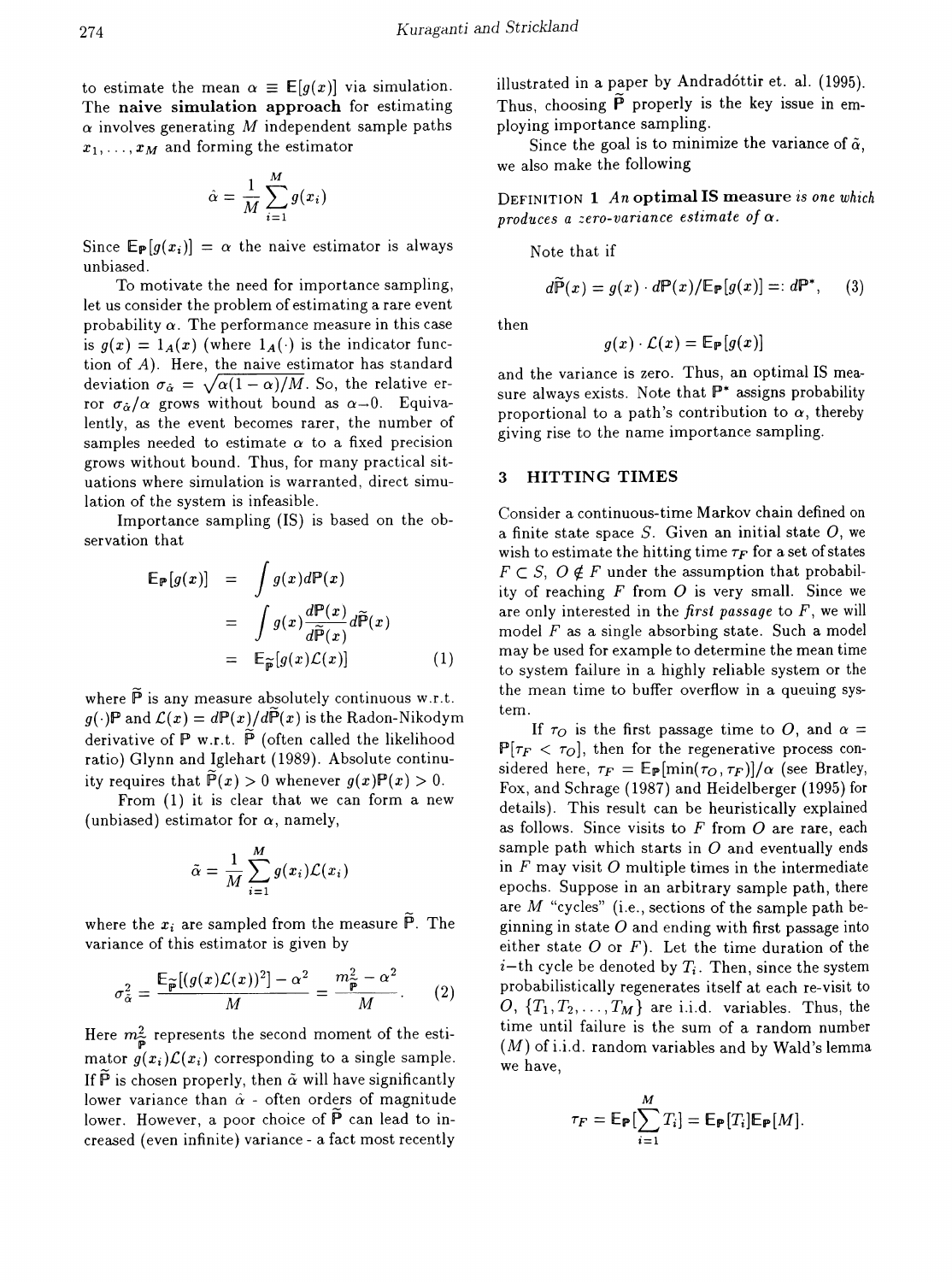The ratio formula for  $\tau_F$  follows from the fact that  $E_P[M] = 1/\alpha$  and since F is reached very rarely,  $\min(\tau_O, \tau_F) \approx \tau_O$  most of the time. Hence, we can write,

$$
\mathsf{E}_{\mathsf{P}}[T_i] = \mathsf{E}_{\mathsf{P}}[\min(\tau_O, \tau_F)] \approx \mathsf{E}_{\mathsf{P}}[\tau_O].
$$

Now, estimating  $\tau_O$  involves only a few state transitions and moreover, most cycles end in state  $O$ in a typical simulation. So we can easily estimate  $\mathbb{E}_{\mathbb{P}}[\min(\tau_O, \tau_F)]$  using the naive simulation approach.

Thus the problem of estimating  $\tau_F$  essentially reduces to that of estimating the rare event probability  $\alpha \equiv P[A] = \mathbb{E}_{\mathbb{P}}[1_A(x)]$ . Here, A is the set of sample paths that begin in  $O$  and end in  $F$  without visiting  $O$  along the way. Since  $S$  is finite,  $A$  is either finite or at most countably infinite.

It is clear that  $\alpha$  does not depend on the time spent in each state; rather it depends on the particular sequence of states visited in a given simulation run. Hence, we can replace the continuous time Markov process by the corresponding embedded discrete time Markov chain (DTMC)  $\{X_t, t = 0, 1, 2, \ldots\}$ with state space *5* and one-step transition probability matrix  $P = [p_{s,t}]_{m \times m}$ . In the remaining sections *on this problem we will work with this DTMC.*

The optimal IS scheme is given by:

$$
\mathbb{P}^*(x) = \begin{cases} \begin{array}{c} \frac{\mathbb{P}(x)}{\alpha} & \text{for } x \in A \\ 0 & \text{otherwise.} \end{array} \end{cases}
$$

A Markov chain construction of  $\mathbb{P}^*$  is given in the following theorem:

THEOREM 1 *Suppose the system behaves as a DTMC with state space S and transition matrix P. Then the probability assignment of* (3) *corresponds to a DTMC whose transition probability matrix P\* has elements:*

$$
p^*(s,t) = \frac{p(s,t)\gamma(t)}{\gamma(s)}
$$
(4)

*where*  $\gamma(s)$  *denotes the probability that the system reaches F starting from state s without ever returning to the initial state* O.

For proof of this theorem see Kuruganti and Strickland (1995).

Thus if  $\gamma(s)$  for each state *s* in *S* be known then we can compute the optimal scheme using (4). Since  $\gamma(0) = \alpha$ , this result is not useful for importance sampling; however, it shows that  $\mathbb{P}^*$  can be realized by a Markov chain.

### 3.1 Recursive Calculation of the Optimal IS Measure

Observe that

$$
\gamma(s) = \lim_{N \to \infty} \gamma_{\leq N}(s), s \in S - F
$$

where  $\gamma_{\leq N}(s)$  denotes the probability that the system first reaches *F* starting from state s *in N steps or less* without ever returning to the initial state O.

Let  $\gamma_N(s)$  denote the corresponding probability of hitting  $F$  in exactly  $N$  steps without returning to O. Clearly,  $\gamma_1(s) \equiv p(s, F)$  and  $\gamma_N(F) = 1$  for  $N = 1, 2, \ldots$  Set

$$
q(s,t) = \begin{cases} 0 & t = O \text{ or } s = F, t \neq F \\ 1 & s = t = F \\ p(s,t) & \text{otherwise} \end{cases}
$$

and let  $Q$  be the matrix with  $q(s, t)$  as its elements. Now, if the system is in state  $s \in S - F$ , then:

$$
\gamma_{\leq N}(s) = q(s, F) + \sum_{t \notin F} q(s, t) \gamma_{\leq N-1}(t)
$$

$$
= \sum_{t} q(s, t) \gamma_{\leq N-1}(t). \tag{5}
$$

As in dynamic programming methods (e.g., see Bertsekas (1987)), we can regard  $\gamma < N(s)$  as the "cost-togo" at the *N*-th stage. (Note that we are simply accumulating costs without the optimization at each stage that occurs in dynamic programming.)

Suppose  $\Gamma_{\leq N} = [\gamma_{\leq N}]_{m \times 1}$  and  $\Gamma_0 = [1_F(s)]_{m \times 1}$ . Then, equation  $(5)$  becomes

$$
\Gamma_{\leq N} = Q\Gamma_{\leq N-1} = Q^N\Gamma_0
$$

Assuming that the expected hitting time is bounded, we have  $\gamma_{\leq N}$   $\rightarrow$   $\gamma$  as  $N$   $\rightarrow$   $\infty$  (see Kemeny and Snell (1976) for a detailed explanation). So if  $\Gamma =$  $[\gamma(s)]_{m\times 1}$ 

 $\Gamma=Q\Gamma$ 

which can be solved by a variety of methods.  $\Gamma$  can also be approximated accurately by  $Q^N\Gamma_0$  for large *N* at a computational cost of  $O(\log N)$ .

#### 3.2 Variance Computation

The recursive approach above can be adapted to compute the estimate variance for any IS scheme characterized by a transition matrix *P.* From (2), this amounts to computing

$$
\mathsf{E}_{\widetilde{\mathsf{P}}}\left[\left(1_A(x)\mathcal{L}(x)\right)^2\right] = \mathsf{E}_{\mathsf{P}}\left[\left(1_A(x)\mathsf{P}(x)\right)\widetilde{\mathsf{P}}(x)\right].
$$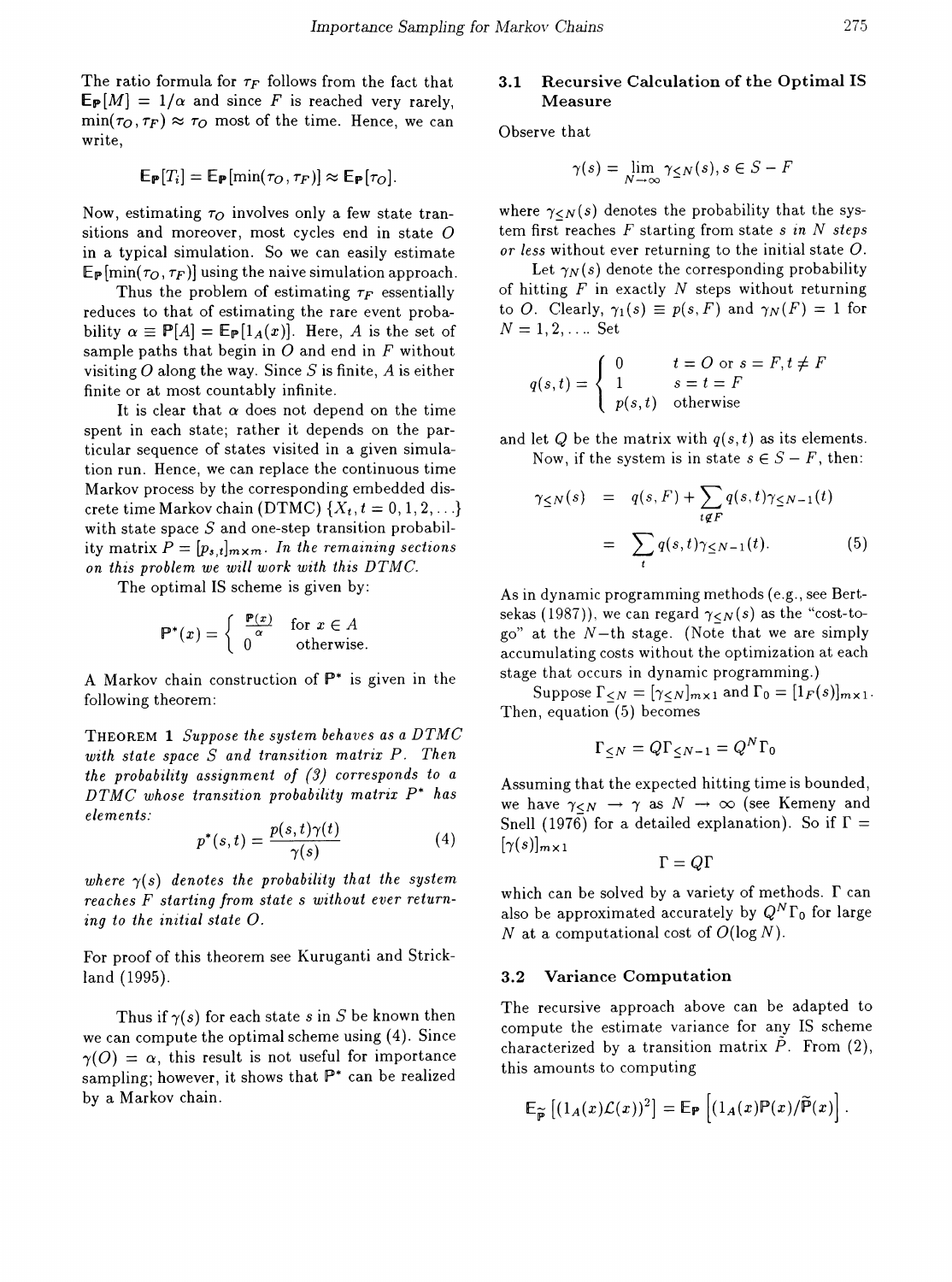Let  $\psi_N(s)$  be the contribution to  $m_{\widetilde{P}}^2$  of all paths starting from state  $s$  in  $S$  –  $F$  which hit  $F$  in exactly *N* steps. And let  $\psi_{\leq N}(s) = \sum_{1}^{N} \psi_j(s)$ . As before, let  $\tilde{Q}$  be a matrix whose elements are given by

$$
\widetilde{q}(s,t) = \begin{cases}\n0 & t = O \text{ or } s = F, t \neq F \\
1 & s = t = F \\
\widetilde{p}(s,t) & \text{otherwise}\n\end{cases}
$$
\nsampling scheme for this p\n
$$
\mathbf{P}^*(x_0, x_1, \dots, x_\tau) = \mathbf{P}^*(x_0, x_1, \dots, x_\tau)
$$

Then

$$
\psi_{\leq N}(s) = \frac{q(s, F)^2}{\widetilde{q}(s, F)} + \sum_{t \notin F} \frac{q(s, t)^2}{\widetilde{q}(s, t)} \psi_{\leq N - 1}(t)
$$

$$
= \sum_{t} \frac{q(s, t)^2}{\widetilde{q}(s, t)} \psi_{\leq N - 1}(t). \tag{6}
$$

The desired second moment is given by :

$$
m_{\widetilde{\mathbb{P}}}^2 = \psi(O) = \lim_{N \to \infty} \psi_{\leq N}(O).
$$

Letting  $\Lambda$  be the matrix with elements

$$
l(s,t) = \begin{cases} \frac{q(s,t)^2}{q(s,t)} & \text{if } q(s,t) > 0\\ 0 & \text{otherwise} \end{cases}
$$
(7)

and  $\Psi = [\psi]_{m \times 1}$  we can write (6) as

$$
\psi_{\leq N} = \Lambda \psi_{\leq N-1} = \Lambda^N \psi_0.
$$

where  $\psi_0(s) = 1_F(s)$ . If the IS scheme has finite variance, so  $\psi_{\leq N} \to \psi$  as  $N \to \infty$ , then  $\Psi = [\psi(s)]_{m \times 1}$ is given by

$$
\Psi=\Lambda\Psi.
$$

Note though that this tool does not address the effect of the IS measure on the computational cost of each sample. We ignore this issue here because in most practical situations of interest, with an appropriate choice for  $\tilde{P}$  the reduction (relative to the naive approach) in number of samples needed to estimate  $\alpha$  far exceeds the increased cost of generating each sample under importance sampling (see Sadowsky (1993)).

## 4 FIXED HORIZON COST FUNCTIONS

Let  $\tau$  be an arbitrary (but fixed) number of time epochs and  $Y = g(X_0, X_1, \ldots, X_\tau)$  some performance measure of interest. Suppose we wish to estimate the mean  $\alpha_{\tau} = E_P[Y]$ . Let  $\tilde{P} = [\tilde{p}(s,t)]_{m \times m}$  be the one-step transition probability matrix used during importance sampling and  $x_i$  the state visited at the  $i$ -th epoch. For simplicity, we assume that  $x_0$  is fixed under both  $P$  and  $\tilde{P}$  i.e., the system always

starts in the same initial state. (For a more general treatment we can include the initial probability distribution vectors used under the original and importance sampling measures respectively).

From (3) the optimal (zero-variance) importance sampling scheme for this problem is given by :

$$
\mathbf{P}^*(x_0, x_1, \dots, x_\tau) = \frac{\mathbf{P}(x_0, x_1, \dots, x_\tau)g(x_0, x_1, \dots, x_\tau)}{\alpha_\tau} \tag{8}
$$

If the function  $g(X_0, X_1, \ldots, X_n)$  can be expressed in terms of a recursive equation, then we can exploit some of the techniques developed in the first segment of the paper to find the optimal IS scheme and compute the IS variance. In particular, we show how this may be accomplished for two formulations which cover many applications of practical interest :

#### Multiplicative:

$$
g(X_0,X_1,\ldots,X_\tau)=\prod_{i=0}^\tau g(X_i)
$$

Additive:

$$
g(X_0, X_1, \ldots, X_{\tau}) = \sum_{i=0}^{\tau} g(X_i).
$$

Let  $G = [g(s)]_{m \times 1}$ . In both cases we assume that the *performance measure of interest is a positive quan* $tity$  *i.e.,*  $g(s) > 0$  *for every state s in the state space* S. Since the multiplicative form is easier to work with we first examine this in the following section.

#### 4.1 Multiplicative Cost

In this formulation, the mean performance measure  $\alpha_{\tau}$  is given by :

$$
\alpha_{\tau} = \sum_{x_1, x_2, \dots, x_{\tau}} \prod_{i=0}^{\tau} g(x_i) \prod_{i=0}^{\tau-1} p(x_i, x_{i+1})
$$

which can be calculated recursively as explained below. Define

$$
h_j(x_j)
$$
  
= 
$$
\sum_{x_1, ..., x_{j-1}} \prod_{i=0}^j g(x_i) \prod_{i=0}^{j-1} p(x_i, x_{i+1})
$$
  
= 
$$
\sum_{x_{j-1}} h_{j-1}(x_{j-1}) p(x_{j-1}, x_j) g(x_j)
$$
 (9)

with  $h_0(x_0) = g(x_0) \equiv \alpha_0$  and

$$
\alpha_j = \sum_{x_j} h_j(x_j), \quad j = 1, 2, \ldots, \tau \qquad (10)
$$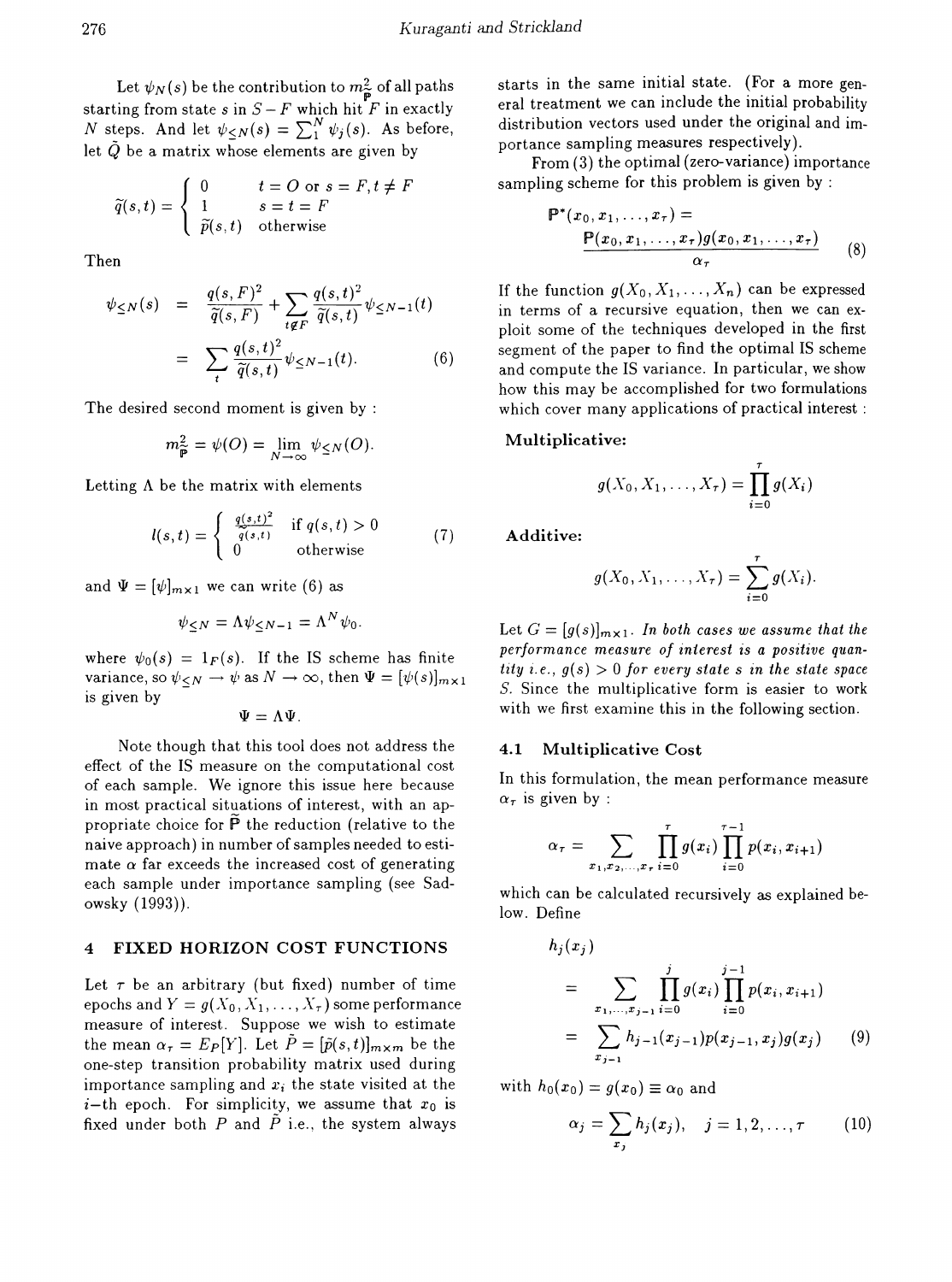(recall that we assume a fixed starting state  $x_0$ ). In matrix form, the recursive equation (9) can be written as :

$$
H_j = D P^T H_{j-1}, \quad j = 1, 2, \dots, \tau \tag{11}
$$

where D is a  $m \times m$  diagonal matrix with elements  $g(s)$  along the principal diagonal and  $P<sup>T</sup>$  is the transpose of P. Here  $H_j = [h(s)]_{m \times 1}$  is a vector that is recursively accumulated.

### 4.1.1 Optimal Scheme

Comparing equations (9) and (10) with (5) we note that in this dynamic programming formulation,  $\alpha_i$ behaves as the "cost-to-reach" state  $x_i$ , the state visited at the  $j$ -th epoch. So, by analogy with  $(4)$ we hypothesize the following form for the elements of the Markovian optimal IS transition matrix  $P^*$ :

$$
p^*(x_j, x_{j+1}) = \frac{\alpha_j p(x_j, x_{j+1}) g(x_{j+1})}{\alpha_{j+1}} \tag{12}
$$

where  $j = 0, 1, \ldots, \tau - 1$ . Note that non-negativity of  $p^*(x_i, x_{i+1})$  is assured by the positive form assumed for the function  $g(.)$ . Moreover, equations (9) and (10) ensure that every row of  $P^*$  sums to one. Since (12) expresses the optimal IS transition probabilities in terms of the known simulation inputs *P* and G, the optimal IS scheme can be computed and actually implemented in a simulation.

That this is indeed the optimal IS scheme can be verified as follows. Let  $(x_0, \ldots, x_{\tau})$  be a particular sample path generated under  $P^*$ . Now:

$$
\mathbb{P}^{*}(x_{0}, x_{1}, \ldots, x_{\tau})
$$
\n
$$
= \prod_{i=0}^{\tau-1} p^{*}(x_{i}, x_{i+1})
$$
\n
$$
= \frac{\alpha_{0} p(x_{0}, x_{1}) g(x_{1})}{\alpha_{1}} \frac{\alpha_{1} p(x_{1}, x_{2}) g(x_{2})}{\alpha_{2}}
$$
\n
$$
\ldots \frac{\alpha_{\tau-1} p(x_{\tau-1}, x_{\tau}) g(x_{\tau})}{\alpha_{\tau}}
$$
\n
$$
= \frac{\prod_{i=0}^{\tau} g(x_{i}) \prod_{i=0}^{\tau-1} p(x_{i}, x_{i+1})}{\alpha_{\tau}}, \text{ and}
$$
\n
$$
\mathbb{P}(x_{0}, x_{1}, \ldots, x_{\tau}) = \prod_{i=0}^{\tau-1} p(x_{i}, x_{i+1}).
$$

So, under P\* each sample leads to the following I.S. estimate for  $\alpha_{\tau}$ :

$$
g(X_0, X_1, \ldots, X_\tau) \mathcal{L}(X_0, X_1, \ldots, X_\tau)
$$
  
= 
$$
\left(\prod_{i=0}^\tau g(x_i)\right) \frac{\mathbb{P}(x_0, x_1, \ldots, x_\tau)}{\mathbb{P}^*(x_0, x_1, \ldots, x_\tau)} = \alpha_\tau.
$$

which is the (constant) true value. Hence the variance of the IS estimator is zero i.e.,  $P^*$  is the optimal IS scheme.

### 4.1.2 Variance Computation

As in Section 3.2 we can compute the variance of an arbitrary IS scheme for this problem using dynamic programming and consequently develop a matrixbased formulation.

Equation (11) suggests a matrix-based method for finding  $\alpha_{\tau} \equiv h_0(x_0)$ . So, using the same arguments as in Section 4.1 we can derive the recursive matrix equation:

$$
V_j = D^2 \Lambda^T V_{j-1}, \ j = 1, 2, \ldots, \tau
$$

where  $V_0 \equiv G_2 \equiv [g(s)^2]_{m \times 1}$ ,  $m_{\widetilde{p}}^2 \equiv \sum_{x, r} v_{\tau}(x_r)$ and  $\Lambda^T$  is the transpose of the matrix  $\Lambda$  defined in (7). The vector  $V_j = [v_j(x_j)]_{m \times 1}$  can be recursively computed.

Using induction, it can be shown that:

$$
V_j = [D^2 \Lambda^T]^j V_0, j = 1, 2, ..., \tau
$$
  
\n
$$
\Rightarrow V_\tau = [D^2 \Lambda^T]^T G_2.
$$

So, the variance of an arbitrary (Markovian) IS scheme for this problem can be found using:

$$
\tilde{\sigma}^2 = \sum_{x_{\tau}} v_{\tau}(x_{\tau}) - \alpha_{\tau}^2.
$$
 (13)

#### 4.2 Additive Cost

Now assume that:

$$
\alpha_{\tau} \equiv E_P[Y] = \sum_{x_1,\ldots,x_{\tau}} \left( \sum_{i=0}^{\tau} g(x_i) \right) \prod_{i=0}^{\tau-1} p(x_i,x_{i+1}).
$$

Typical examples include the net payoff from a fixed number of successive gambling trials and the total waiting time experienced by a single customer at different stations in a queueing network. This representation can also be used when the performance measure of interest is the number of times a particular state (or set of states)  $F$  is visited in a simulation run of fixed length. In this case  $g(x_i) = 1_F(x_i)$ . (Note that this last example does not satisfy our earlier assumption of strictly positive values for  $g(x_i)$ .)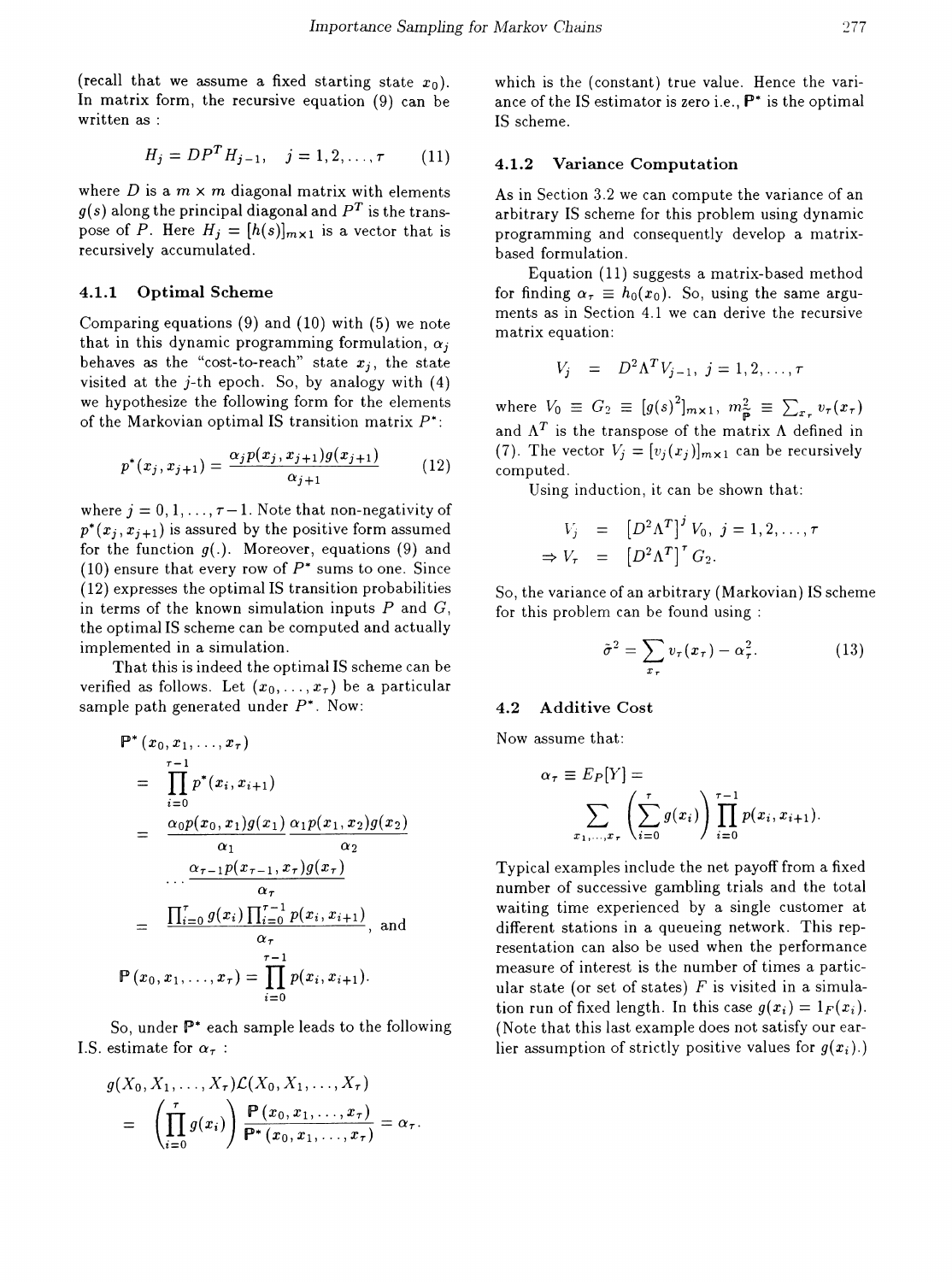## 4.2.1 Optimal Scheme

Equation (8) and the fact that

$$
\alpha_{\tau} \equiv E_{\mathbb{P}} \left[ \sum_{i=0}^{\tau} g(x_i) \right] = \sum_{i=0}^{\tau} E_{\mathbb{P}} \left[ g(x_i) \right]
$$

imply that

$$
\mathbb{P}^* (x_0, x_1, \dots, x_{j+1}) =
$$
  

$$
\frac{\left\{\sum_{i=0}^{j+1} g(x_i)\right\} \prod_{i=0}^{j+1} p(x_i, x_{i+1})}{\sum_{i=0}^{j+1} E_{\mathbb{P}} [g(x_i)]}
$$

But by the Markov property, this probability is given by:

$$
\mathbb{P}^* (x_0, x_1, \ldots, x_{j+1}) = \\ \mathbb{P}^* (x_0, x_1, \ldots, x_j) \, p^* (x_j, x_{j+1}).
$$

We therefore conclude that

$$
p^*(x_j, x_{j+1})
$$
\n
$$
= \frac{\mathbb{P}^*(x_0, x_1, \ldots, x_{j+1})}{\mathbb{P}^*(x_0, x_1, \ldots, x_j)}
$$
\n
$$
= \left(\frac{\sum_{i=0}^{j+1} g(x_i)}{\sum_{i=0}^{j} g(x_i)}\right) \left(\frac{\prod_{i=0}^{j} p(x_i, x_{i+1})}{\prod_{i=0}^{j-1} p(x_i, x_{i+1})}\right)
$$
\n
$$
= \left(\frac{\sum_{i=0}^{j} E_{\mathbb{P}}[g(x_i)]}{\sum_{i=0}^{j+1} E_{\mathbb{P}}[g(x_i)]}\right)
$$
\n
$$
= p(x_j, x_{j+1})
$$
\n
$$
\left(\frac{\sum_{i=0}^{j} E_{\mathbb{P}}[g(x_i)]}{\sum_{i=0}^{j+1} E_{\mathbb{P}}[g(x_i)]}\right) \left(\frac{\sum_{i=0}^{j+1} g(x_i)}{\sum_{i=0}^{j} g(x_i)}\right)
$$
\n
$$
= p(x_j, x_{j+1}) \left(\frac{\alpha_j}{\alpha_{j+1}}\right) \left(1 + \frac{g(x_{j+1})}{\sum_{i=0}^{j} g(x_i)}\right)
$$

Since all the components of the above expression can be computed off-line or along the sample path, this  $P^* = [p^*(s,t)]_{m \times m}$  can be used for simulation. But note that the transition probabilities at epoch  $i$  depend on the sample path history up to  $i$ . Thus it appears that the optimal IS measure cannot be realized by a Markov chain. Also, observe that as  $j \rightarrow \infty$ ,

so

$$
p^*(x_j, x_{j+1}) \rightarrow p(x_j, x_{j+1}).
$$

 $\frac{\alpha_j}{\alpha_{j+1}} \to 1$  and  $\frac{g(x_{j+1})}{\sum_{i=0}^j g(x_i)} \to 0$ ,

Thus, as the sample path length increases, the optimal IS transition matrix  $P^*$  approaches the original matrix *P*. This is consistent with the result derived

in Andradóttir et. al (1995) that for fixed timehorizon problems, for best results, the IS transition matrix  $\tilde{P}$  must approach the original transition matrix *P* as the sample path length (i.e., time-horizon) increases.

## 4.2.2 Variance Computation

We begin by establishing that  $\alpha_{\tau}$  can be recursively computed. So, we define

$$
h_j(x_j) = \sum_{\substack{x_1, \dots, x_{j-1} \\ x_{j-1}}} \sum_{i=0}^j g(x_i) \prod_{i=0}^{j-1} p(x_i, x_{i+1})
$$
  
= 
$$
\sum_{\substack{x_{j-1} \\ x_{j-1}}} h_{j-1}(x_{j-1}) p(x_{j-1}, x_j)
$$
  
+ 
$$
P^j(x_0, x_j) g(x_j)
$$

with  $h_0(s) = g(s)1_{x_0}(s)$  and  $\alpha_j = \sum_{x_j} h_j(x_j)$ . Note that  $P^{j}(x_0, x_j)$ , the total probability of going from  $x_0$  to  $x_j$  in exactly j steps, is an element of the row for  $x_0$  in the matrix  $P^j$ . So, in matrix form the above recursive equation is:

$$
H_j = P^T H_{j-1} + D P^{j}{}^T I_0, j = 1, 2, \dots, \tau \tag{14}
$$

where D is a diagonal  $m \times m$  matrix with elements  $g(s)$  along the principal diagonal and  $I_0 = [1_{x_0}(s)]_{m \times 1}$ . Thus the vector  $H_j = [h_j(x_j)]_{m \times 1}$  (and hence  $\alpha_j$ ) can be recursively computed using (14).

Similarly, we can show that the 1.5. variance can be recursively computed by defining

$$
v_j(x_j) = \sum_{x_1, \dots, x_{j-1}} \sum_{i=0}^j g(x_i)^2 \prod_{i=0}^{j-1} \frac{p(x_i, x_{i+1})^2}{\tilde{p}(x_i, x_{i+1})}
$$
  

$$
= \sum_{x_{j-1}} v_{j-1}(x_{j-1}) l(x_{j-1}, x_j)
$$

$$
+ \Lambda^j(x_0, x_j) g^2(x_j)
$$

$$
+ 2g(x_j) \tilde{h}_j(x_j)
$$

where the last term itself has a recursive structure as indicated below:

$$
h_j(x_j)
$$
  
= 
$$
\sum_{x_1, \dots, x_{j-1}} \left( \sum_{i=0}^{j-1} g(x_i) \right) \prod_{i=0}^{j-1} \frac{p(x_i, x_{i+1})^2}{\tilde{p}(x_i, x_{i+1})}
$$
  
= 
$$
\sum_{x_{j-1}} \Lambda^{j-1}(x_0, x_{j-1}) g(x_{j-1}) l(x_{j-1}, x_j)
$$
  
+ 
$$
\sum_{x_{j-1}} \tilde{h}_{j-1}(x_{j-1}).
$$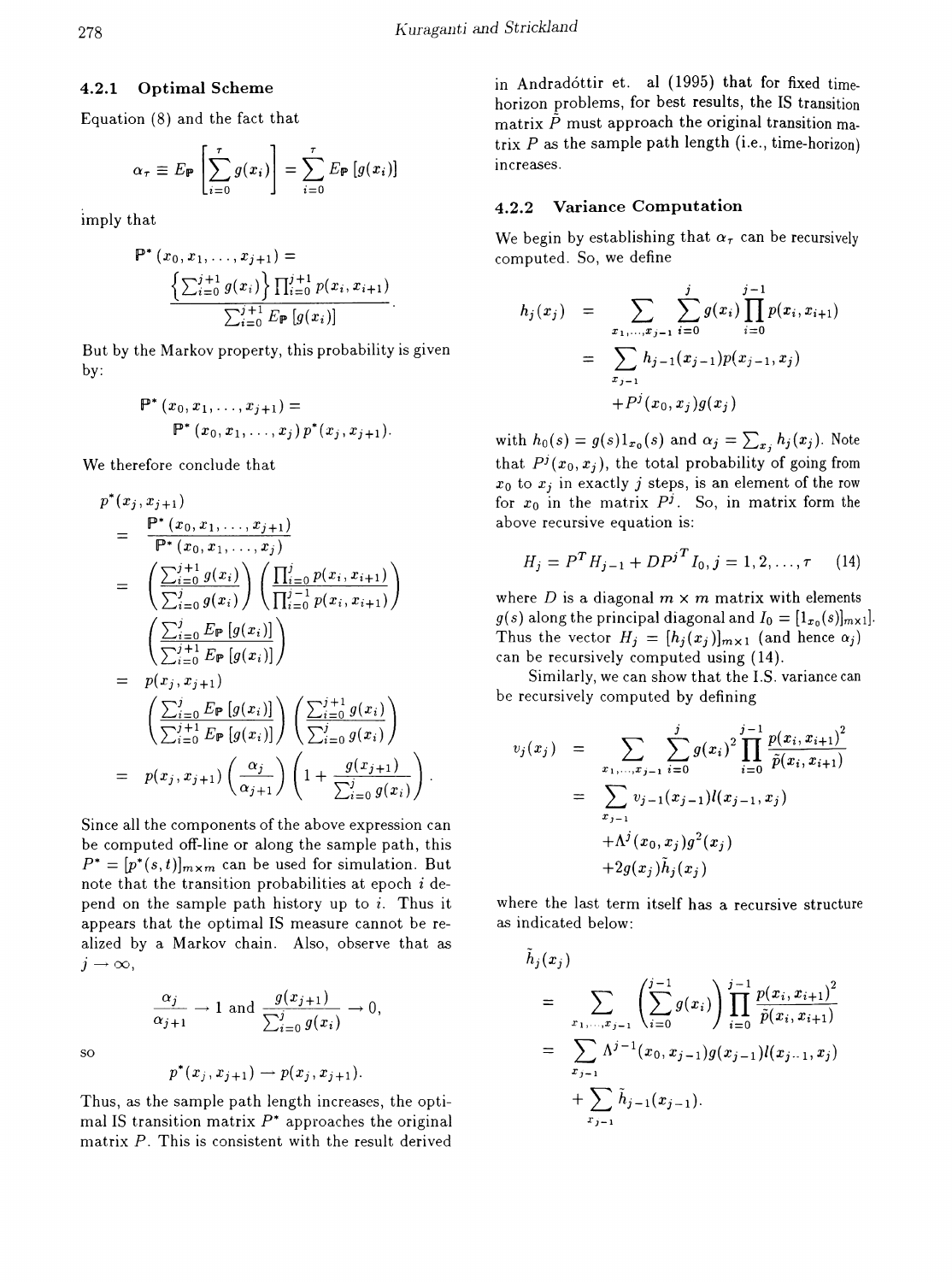Writing these results in matrix form we get:

$$
V_j = \Lambda^T V_{j-1} + \Lambda^j G_2 + 2D\tilde{H}_j
$$
  
for  $j = 1, 2, ..., \tau$ 

where

$$
\tilde{H}_j = \Lambda^T \left( \tilde{H}_{j-1} + D(\Lambda^{j-1})^T I_0 \right)
$$
  
So,  $\tilde{h}_j = \Lambda^{Tj} \tilde{h}_0 + \sum_{i=1}^{j-1} \Lambda^{T^i} D(\Lambda^{j-i})^T I_0$ 

 $\text{Here} \,\, \tilde{h}_0 = [g(s)^2 1_{x_0}(s)]_{m \times 1}, \, V_0 \equiv [g(s)^2 1_{x_0}(s)]_{m \times 1},$  $G_2 \equiv [g(s)^2]_{m \times 1}$ , and  $m_{\widetilde{p}}^2 \equiv \sum_{x_{\tau}} v_{\tau}(x_{\tau})$ . So, the variance of an arbitrary (Markovian) IS scheme for this problem can be once again computed using Equation (13).

#### 5 CONCLUSIONS

In this paper we have presented several recursive algorithms for constructing optimal IS measures and computing the variance of arbitrary IS measures. (A different non-recursive approach for finding the optimal IS measure for the hitting time problem was presented in Kuruganti and Strickland (1995).) While these techniques are limited to relatively "small" problems, they may prove useful for developing effective schemes for large problems, either through approximation of the optimal scheme or through exploratory evaluation of trial schemes for small prototypes.

For example, when estimating the first passage time to *F,* using approximations of the methods developed in Section 3.1 we can generate guesstimates for  $\gamma(s)$  and substitute these in (4) to construct a sub-optimal yet computationally attractive IS measure that is dynamic (state-dependent). Another possible approach is to replace the original model by a simpler model (with fewer states and/or simpler transition structure) for which  $\gamma(s)$  can be computed easily. Then, we could use these results to approximate  $\gamma(s)$  for the original more complex model.

Approximations of the recursive method of computing  $\gamma(s)$  (and thence the optimal change of measure) may also lead to heuristic strategies for constructing sub-optimal but computationally attractive IS simulation schemes with desirable asymptotic properties. One strategy in this context involves considering at each stage of the infinite-horizon dynamic programming algorithm the contributions from only the dominant most likely paths to failure. In an earlier paper, it was established by Strickland (1993)

that the resultant IS scheme behaves like the optimal IS scheme in the limit as the rare event of interest has vanishingly small probability. An alternative technique is to use a myopic approach i.e., restrict attention to only sample paths of length *N* or less (where  $N$  is a small positive integer) in calculating  $\gamma(s)$  via equation (5). Similar approximation heuristics may also be investigated for the fixed-horizon problem considered in this paper.

These techniques potentially present a simple and intuitive alternative to the approaches inspired by large deviations theory that have thus far been discussed in the literature - see for example Cottrell et. al (1983), Parekh and Walrand (1989) and Sadowsky (1993).

## ACKNOWLEDGMENTS

The work of the authors was supported in part by the National Science Foundation under contract No. ECS-9209902.

### REFERENCES

- Andradóttir, S., Heyman, D.P., and Teunis, J.Ott, 1995, "On the Choice of Alternative Measures in Importance Sampling with Markov Chains," *Operations Research,* Vol. 43, No.3, May-June 1995.
- Bertsekas, D.P., 1987, *Dynamic Programming: Deterministic and Stochastic Models,* Prentice Hall, New Jersey.
- Bratley, P., Fox, B., and Schrage, L., 1987, *A Guide to Simulation,* 2nd Ed., Springer-Verlag, New York.
- Cottrell, M., Fort, J. and Malgouyres, G., 1983, " Large Deviations and Rare Events in the Study of Stochastic Algorithms," *IEEE Transactions* on Automatic Control, Vol. AC-28, No. 9, pp. 907-920.
- Glynn, P., and Iglehart, D., 1989, "Importance Sampling for Stochastic Simulation," *Management Science,* Vol. 35, No. 11, pp. 1367-1392.
- Heidelberger, P., 1995, "Fast Simulation of Rare Events in Queuing and Reliability Models," *ACM Transactions on Modeling and Computer Simulation,* Vol. 5, No.1, pp 43-85.
- KemenY,J.G., and Snell,J.L., 1976, *Finite Markov Chains,* Springer-Verlag, New York.
- Kuruganti, I., and Strickland, S.G., 1995, "Optimal Importance Sampling For Markovian Systems," *Proceedings of the* 1995 *IEEE Conference on Systems, Man and Cybernetics.*